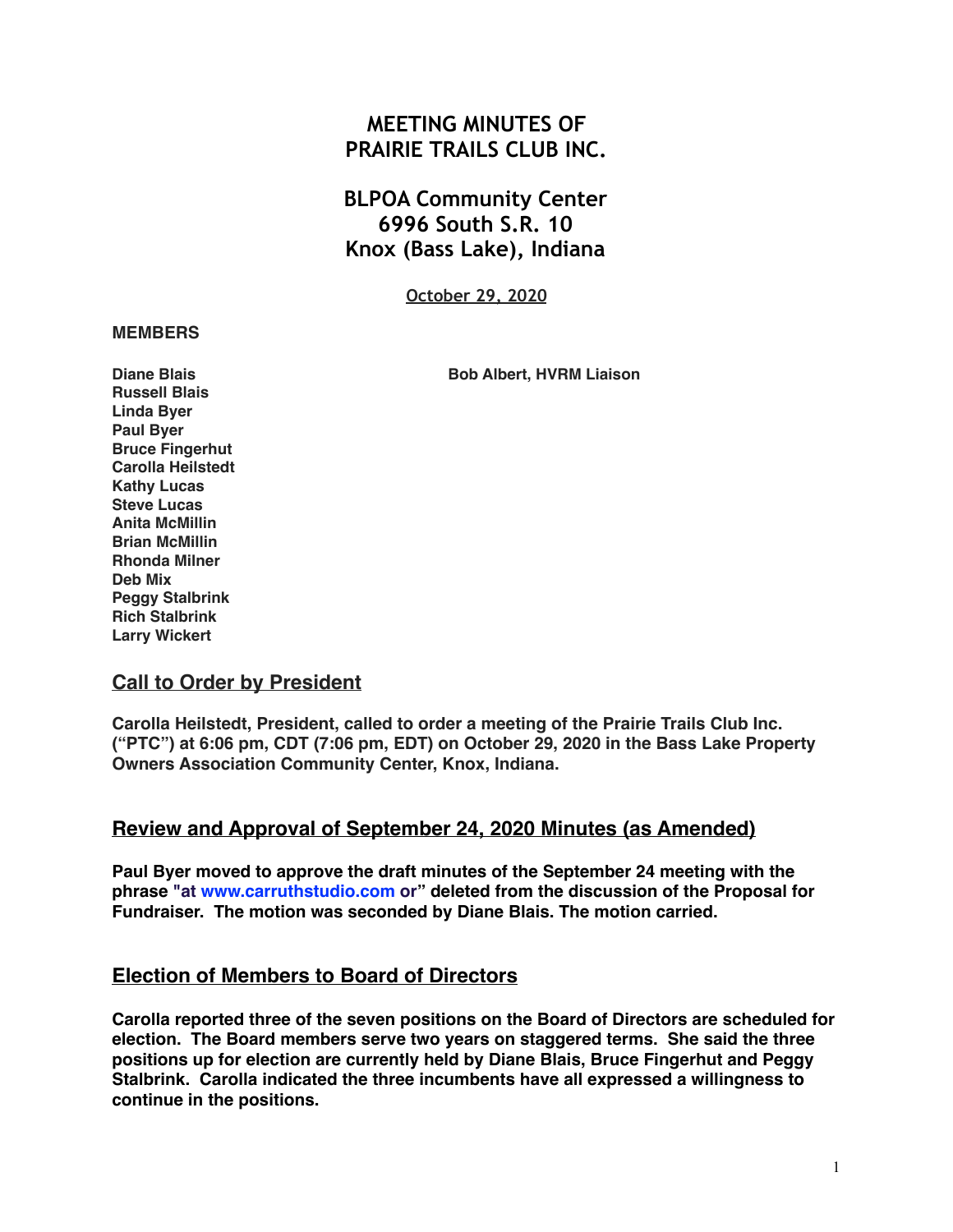**Brian McMillin moved that the members re-elect Diane, Bruce and Peggy to the Board and that the nominations be closed. Rhonda Milner seconded the motion. The motion carried and Carolla thanked the three nominees for their continuing service.**

# **Report of Southeast Trail Extension Workgroup**

**Carolla reported that the PTC is taking the necessary steps through the Board, the Troyer Group and the DNR for the preparation of design plans and to seek regulatory approvals. Lisa Herber reminded us that her preference is to have three inches of asphalt over the compacted aggregate. Carolla said we want to be responsive to DNR preferences and will attempt to accommodate them, but the Troyer Group informed us that the American Association of State Highway and Transportation Officials ("AASHTO") design guidance authorizes two inches, and two inches were placed through DNR for the first three miles of the Erie Trail from North Judson. If our budget proves sufficient when construction bids are let, the PTC would gladly support the placement of three inches. But we intend to reserve the ability to place two inches if bids are too costly for three inches. She said Jonathon Geels, our primary contact at the Troyer Group, has met with the Starke County Surveyor, Bill Crase, regarding both the regulatory issues (most particularly resulting from the bridge over Bartee Ditch) and the bidding issues. From these discussions, Jonathon is hopeful we can be successful on both fronts.**

## **Report of Norwayne Field Bike Rack and Signage Initiative**

**Carolla reported that on October 9, a ribbon-cutting ceremony acknowledged placement at Norwayne Field in North Judson of the first bike rack completed with funding from the Kankakee Valley REMC RoundUp Program. Amanda Steeb, Communications/Marketing Director for KVREMC, represented her group and delivered a \$1,500 check to advance the grant. The bike rack was built by Starke County Initiative for Lifelong Learning ("SCILL") students. Jerry Gurrado attended as Executive Director of SCILL and was joined by instructor Rachel Moore. Andrew Rowe, Clerk-Treasurer of the Town of North Judson, represented the Park Department and Town. Deb Mix represented Moving Starke County Forward and Purdue Extension. Larry Wickert helped cut the ribbon and with Steve represented the PTC.**

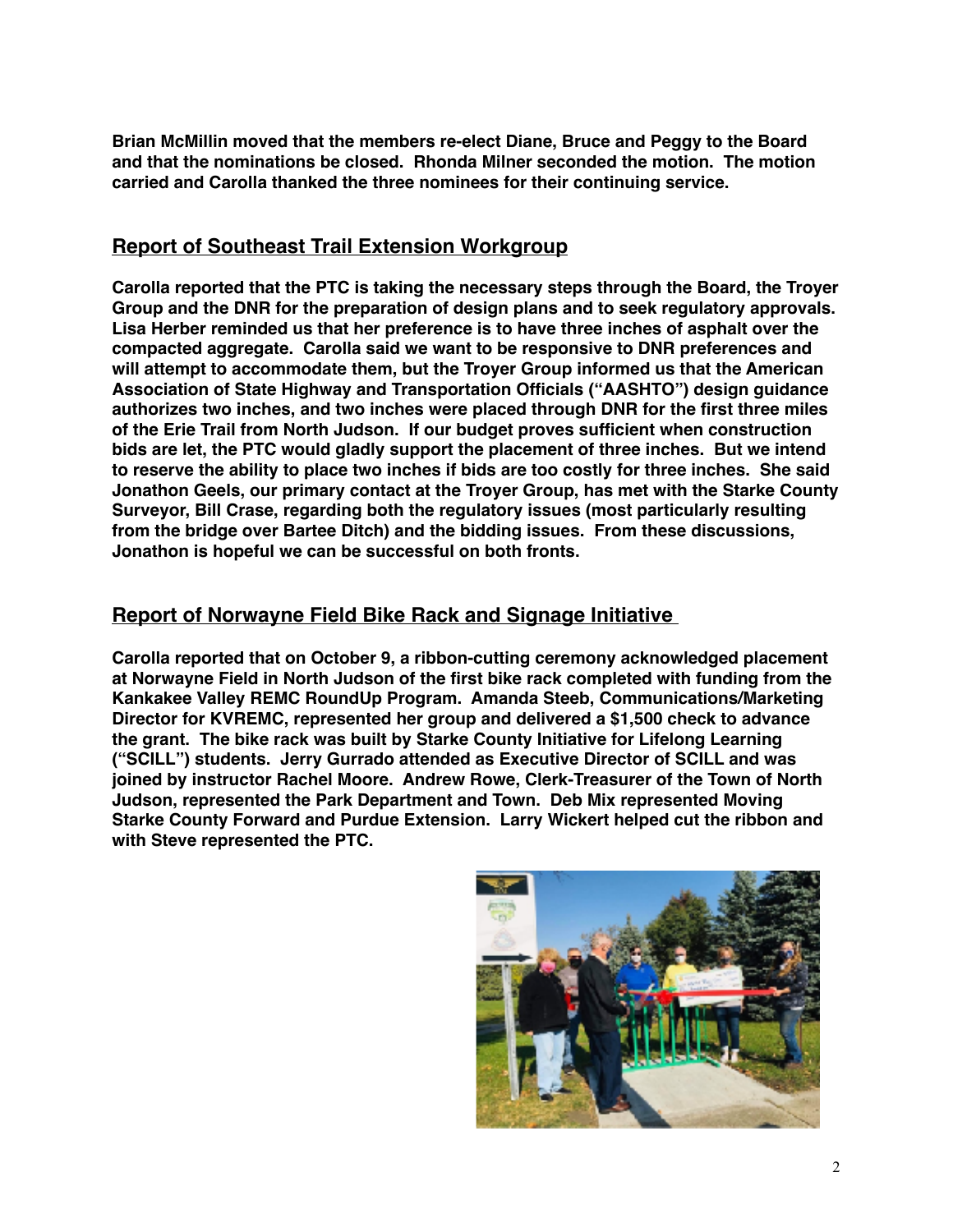**Earlier on the morning of October 9, Paul erected a new sign identifying contributors to the bike rack and providing direction to the Erie Trail and the Great American Rail-Trail (the "GART"). The new sign was constructed by OTES and was financed through the Hardesty Memorial Endowment Fund. Steve said the new sign is on the park side of an existing PTC way-finding sign identifying the Erie Trail, the American Discovery Trail, and US BR 35. The new sign is the first way-finding sign in Starke County for the GART, a transAmerican route announced after the original sign was placed. Following the ribboncutting ceremony, Andrew Rowe expressed the Town's willingness to place additional signs to reference the Great American Rail-Trail.** 

**Deb Mix said she spoke with Amanda Steeb at the ceremony to outline PTC aspirations for additional bike racks. She told Steeb the PTC hopes that ten racks will ultimately be built, with the next two slated for placement on the two-mile extension of the Erie Trail now in process. Whether SCILL will be able to deliver ten benches is dependent on how far we can stretch the funding. Deb reflected that Amanda responded enthusiastically and communicated the satisfaction of the RoundUp board. Larry said the ability of SCILL students to move forward depends on classes being in session in Knox. With the COVID-19 pandemic, in-person classes may be periodically and are currently suspended. As a result, progress with the construction of bike racks will necessarily be slowed.**

## **Report of October 15 Facebook and Website Workgroup Meeting**

**On October 15, Carolla, Linda, Kathy and Steve participated virtually in the initial meeting of the Facebook and Website Workgroup Meeting. Carolla demonstrated a website that seemed a good model for a revamped PTC website. The model's homepage was clean and uncluttered. Linda said the mobile version of our current website is difficult to use, and that is something which needs to be addressed. A core element of the model was a "Join" link--standing alone at the top of the page.**

**A second workgroup meeting was scheduled virtually for November 4 when we will also join Stephen Antisdel, a representative of our webmaster, Precept Partners. Following the first meeting, Stephen urged that if we "have a general outline of the discussion points from the Workgroup you could share in advance of our call that would be great."**

**This workgroup is expected to cover a broad spectrum of issues. Additional members of the PTC are encouraged to join the workgroup.**

# **Review and Approval of Treasurer's Report, Including the Report of Restricted and Unrestricted Funds**

**Kathy provided the Treasurer's Report as set forth on the next page and expressed her appreciation to KVREMC RoundUp for its \$1,500 contribution to the bike rack project. She thanked Linda, Paul, and Deb for renewing their annual memberships. Kathy said that just before the meeting, Russ and Diane made a contribution to become lifetime members. Their generous \$500 check will be reflected in the Treasurer's Report offered at the next meeting.**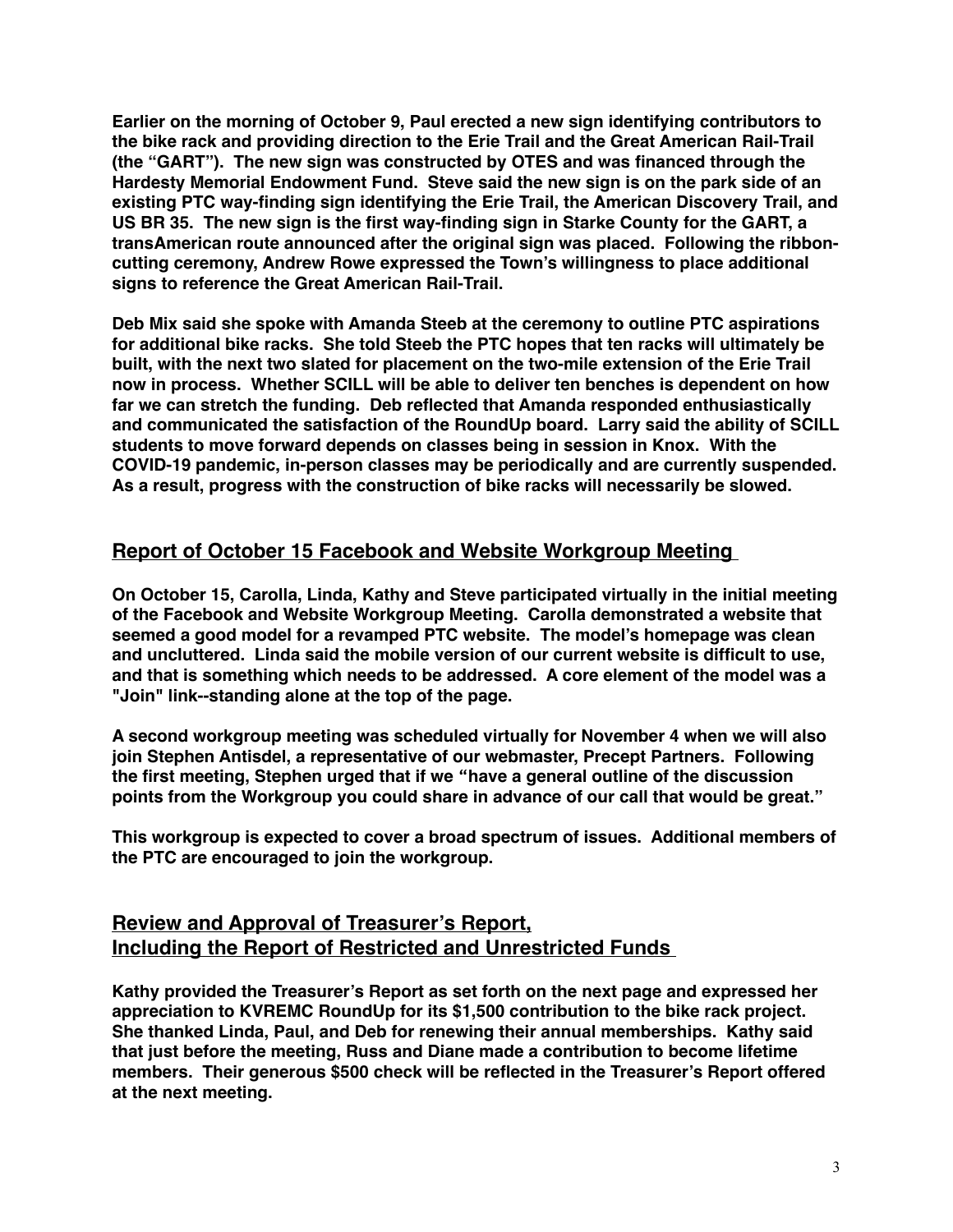

**Treasurer's Report October 29, 2020**

#### **I) FIRST FARMERS BANK & TRUST (FFBT)**

| Balance forward from 9/24/20                |                                                |          | \$71,067.89 |
|---------------------------------------------|------------------------------------------------|----------|-------------|
| <b>INCOME</b>                               |                                                |          |             |
| 10/06/20 Deposit<br>Dues: Paul & Linda Byer |                                                | 48.25    |             |
| 10/13/20 Deposit                            | <b>KVREMC Balance of Bike Rack Grant</b>       | 1,500.00 |             |
| 10/28/20 Deposit<br>Dues: Deb Mix           |                                                | 23.97    |             |
|                                             | <b>Total Income</b>                            | 1,572.22 |             |
| <b>EXPENSES</b>                             |                                                |          |             |
| 10/9/20: Check #1066 to OTES                | Wayfinding/appreciation sign at Norwayne Field | (55.00)  |             |
|                                             | <b>Total Expenses</b>                          | 55.00    |             |
|                                             |                                                |          |             |

**Ending FFBT balance as of 10/29/20 \$72,585.11**

*/s/Kathleen Lucas, Treasurer*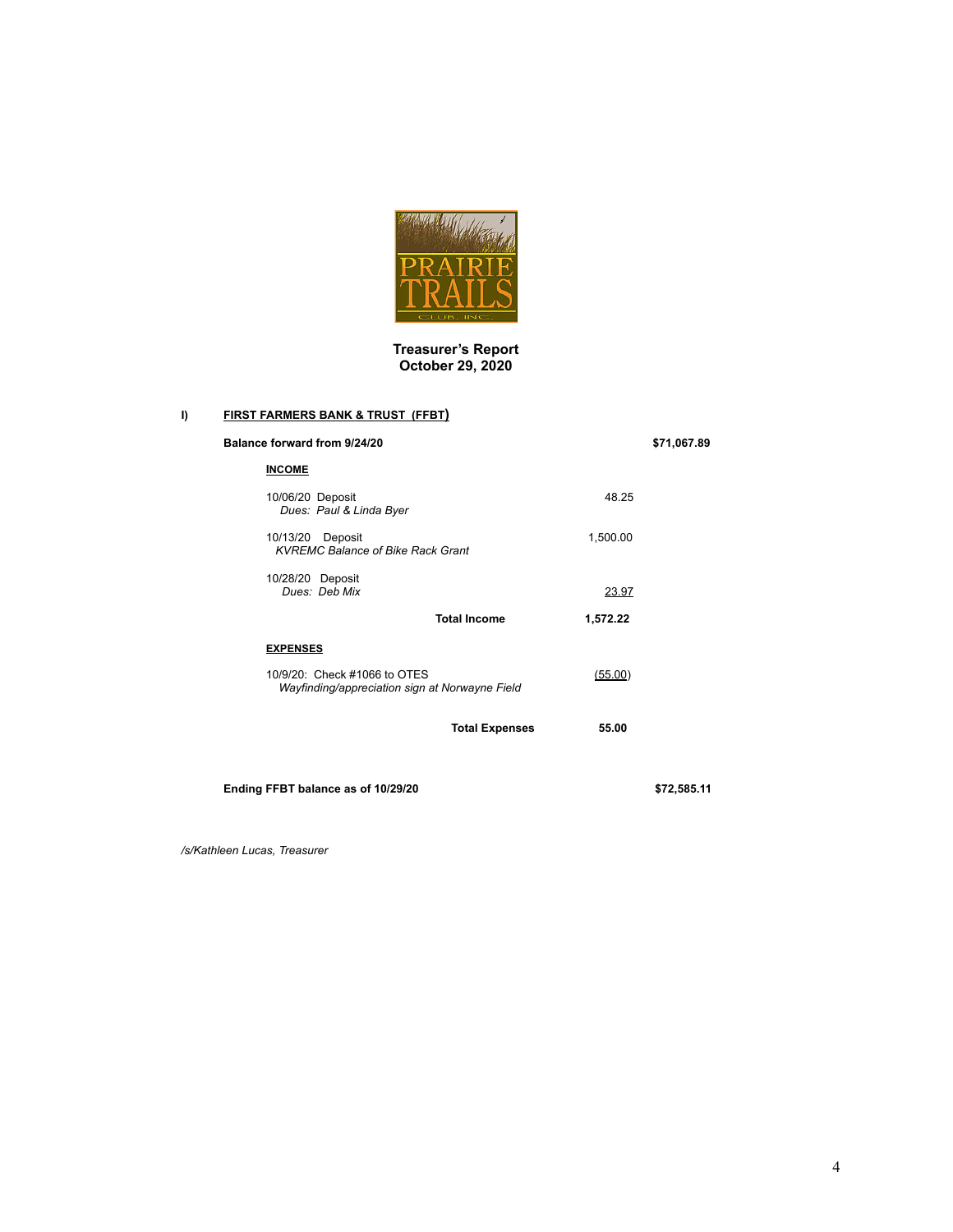**Kathy reported upon restricted grants and donations, with unrestricted funds as outlined below. She reflected that her report does not address what is sometimes call "soft match" for items such as bike racks, benches, or dedicated real estate.**

### **RESTRICTED GRANTS and DONATIONS**

|                                                                            | Luminous Fund Grant 2 (2018) Signage BLS (incl. "You are Here"). \$4,124.94 |                        |
|----------------------------------------------------------------------------|-----------------------------------------------------------------------------|------------------------|
| Luminous Fund Grant 3 (2019) Matching NLT Grant                            |                                                                             | 2,780.00               |
| Luminous Fund Grant 4 (2020) Northwest extension                           |                                                                             | 5,000.00               |
| <b>Hardesty Memorial Grant</b>                                             | <b>Wayfinding/Historic Signage</b><br>(-\$55 for GART Norwayne Field sign)  | 7,480.25               |
| <b>Hardesty Memorial Grant</b>                                             | <b>Matching NLT Grant</b>                                                   | 2,780.00               |
| <b>PTC account commitment</b>                                              | <b>Matching NLT Grant.</b>                                                  | 2,778.00               |
| <b>Marshall County Horse Association</b><br><b>Bench</b>                   | <b>Matching NLT Grant</b>                                                   | 350.00                 |
| <b>Indiana Greenways Foundation Matching NLT Grant</b>                     |                                                                             | 2,779.00               |
| Lucas lake house guests' donation Future Vision/website                    |                                                                             | 700.00                 |
|                                                                            | Next Level Trails Grant (NLT-1-07) 1st phase for trail extension            | 33,225.00              |
| Mitchel-Kane.                                                              | <b>Northwest extension</b>                                                  | 2,000.00               |
| <b>Stalbrink donation</b>                                                  | Scholarship (or "most needed use").                                         | 100.00                 |
| <b>Blais/Vlaming bench</b>                                                 | Trail head @ 450/210                                                        | 350.00                 |
| <b>McMillin bench</b>                                                      | Trail head @ 450/210                                                        | 350.00                 |
| <b>KVREMC bike rack</b>                                                    | <b>Balance of grant award</b>                                               | 1,500.00 (Rec 10/9/20) |
|                                                                            | <b>Total Restricted</b>                                                     | 66,297.19              |
| <b>SUMMARY OF ACCOUNTS</b><br><b>First Farmers Bank &amp; Trust (FFBT)</b> | <b>TOTAL</b><br><b>RESTRICTED</b>                                           | <b>UNRESTRICTED</b>    |
|                                                                            | \$72,585.11<br>\$66,297.19                                                  | \$6,287.92             |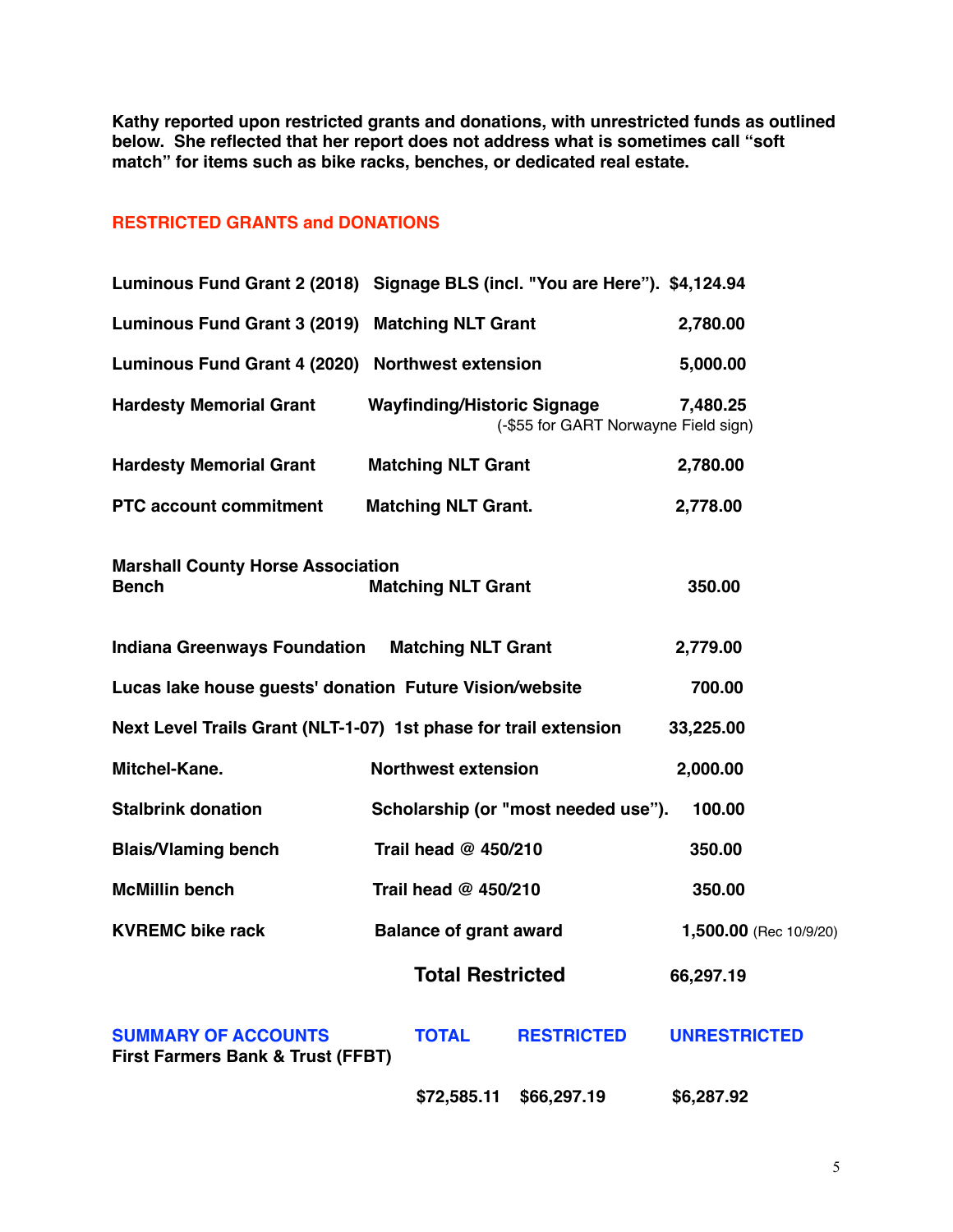As of October 29, 2020 /s/ Kathleen Lucas, Treasurer

**Diane moved to approve approve the treasurer's report, including the report of restricted funds from grants and donations, as well as unrestricted funds. Peggy seconded the motion. The motion carried.**

## **Completion of Erie Trail Gate Repairs at County Road 100 West**

**On October 19, Bruce completed repairs to the damaged gate on the northeast quadrant of the intersection of the Erie Trail and Starke County Road 100 West. Repairs required purchase and replacement of the horizontal timber section and resetting with new steel rods. The gate on the southeast quadrant suffered damage during the same June 2019 incident, but the damage was not as severe. Bruce and Jeff Mencl previously repaired the gate on the southeast quadrant. Steve said Bruce deserved kudos for an effort that required both ingenuity and expertise. Bruce said merely that the timbers were large and heavy.**



Image by Kathy Lucas

### **Update on In-Scale Model of Our Solar System Initiative**

**Steve said this discussion warranted a brief history. During the April 2019 membership meeting, the PTC was informed the Constellation of Starke would apply to the Office of Community and Rural Affairs (commonly referred to as "OCRA") to fund an "In-Scale Model of Our Solar System" along the Erie Trail, starting with the Sun at the Main Street trailhead and ending west of US 35. In July, the Constellation of Starke requested the PTC to consider a resolution in support of the application. In August 2019, membership approved a supportive resolution and further urged that the Constellation of Starke**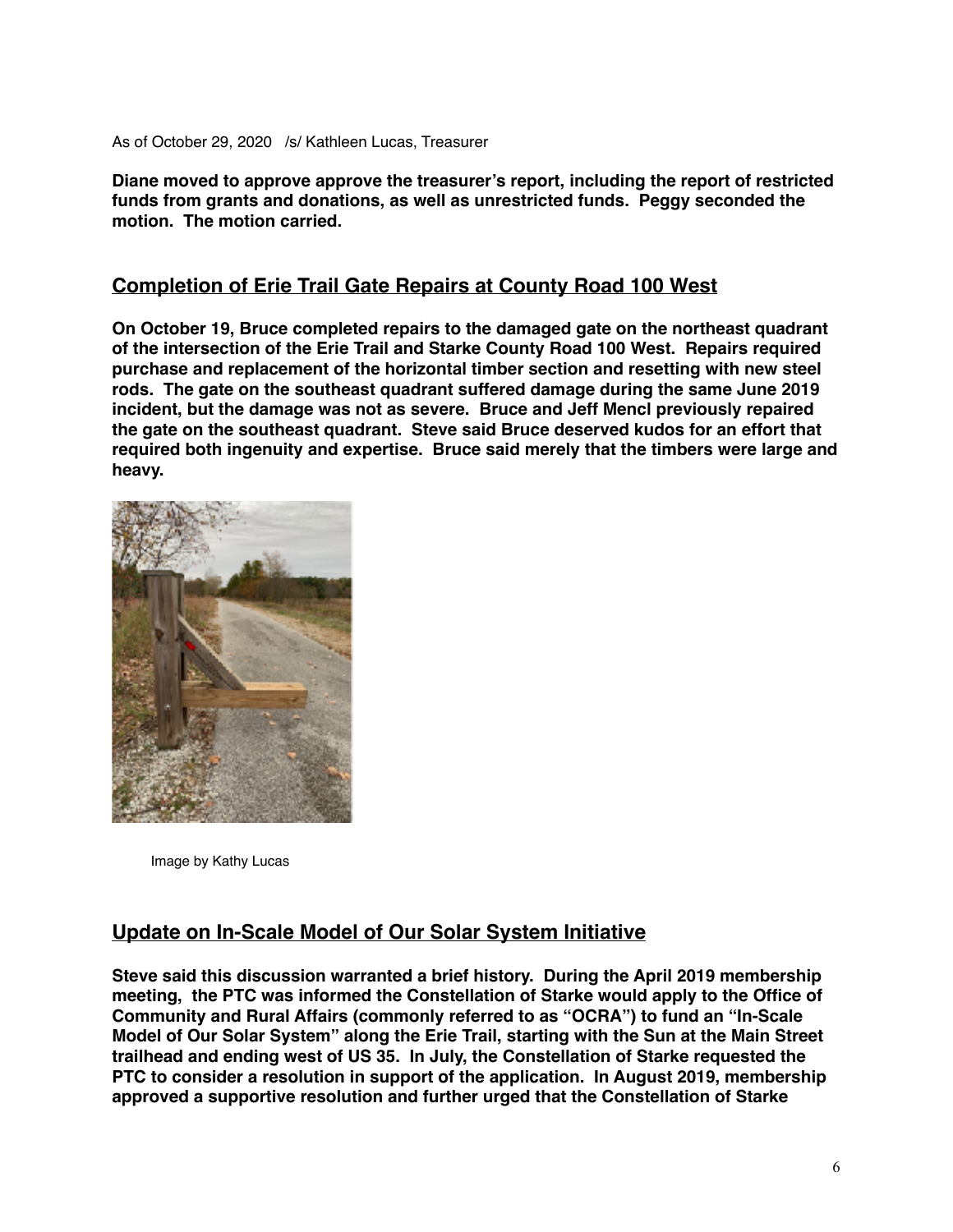**"consider placement of the Sun rendering northwest of Main Street, and within the Town of North Judson, to form a hub that would connect the Erie Trail, Norwayne Field, and a new nonmotorized trail northwest toward English Lake." The Constellation of Starke was one of four finalists for an OCRA award, and it expects to receive \$330,000 as a finalist, but funding was not included to support the scale model solar system project.**

**Starke County Community Foundation Director of Development, Jessica Martinović, then included the In-Scale Model of Our Solar System concept as part of a new application this time to the Lilly Endowment's GIFT VII program. This effort by Jessica and the Community Foundation resulted in the award of a \$100,000 Community Leadership Grant. The money will be used to promote a number of arts and cultural opportunities being pursued by the Foundation and the Constellation of Starke. Included among these is \$25,000 dedicated to the In-Scale Model of Our Solar System.**

**Jessica formed a workgroup to help develop and coordinate the in-scale model using the Lilly Endowment funding. She led the initial workgroup meeting by teleconference on October 21 with Bob Aloi, Marty Lucas, Mike Jachum and Steve. A second meeting is set for December 2. An early draft would place the Sun model at North Judson with the planets in-scale both in terms of distances and size. The most distant plant, Neptune, would be about 1/2 mile west of US 35. Consideration is being given to including Pluto just west of CR 700 East—also in scale as to size and distance.**

**Carolla reflected that the In-Scale Model of Our Solar System would be an attractive and informative addition to the Erie Trail. She envisioned school children visiting sites in the exhibit and then sharing the experience with parents. Kathy noted that the Sun and all the planets between it and Jupiter would be placed west of the Bogus Run bridge. Bob Albert, the Hoosier Valley Railroad Museum ("HVRM") liaison to the PTC, said his Board has given its blessing to the project and looks forward to implementation.**

## **Concepts for Murals in Starke County and on the Erie Trails**

**Larry said the same Lilly Endowment Grant that is supporting the In-Scale Model of Our Solar System is also supporting the development of murals in Starke County. Anthony Brooks has completed murals in North Judson and San Pierre, and the Constellation of Starke is seeking locations for at least four more. The hope is to attract visiting artists to advance aspirations of the Constellation of Starke Creatives' Network.**

**Larry added that Kathy and Steve last winter drove Anthony Brooks to the Erie Trail sites of the former creamery near Main Street and the signal bungalow near County Road 200 East. He said he spoke with Anthony a few weeks ago about the possibility of doing a mural at one of these sites but has not received a follow up. "I don't know where that stands."** 

**Kathy said in late August Paul repaired the face and corners of the signal bungalow where it fronts the trail and the bench underwritten by Rich and Peggy Stalbrink. With the completion of these repairs, the bungalow now offers a relatively smooth surface for a mural. Paul is shown in the image on the following page as he begins repairs.**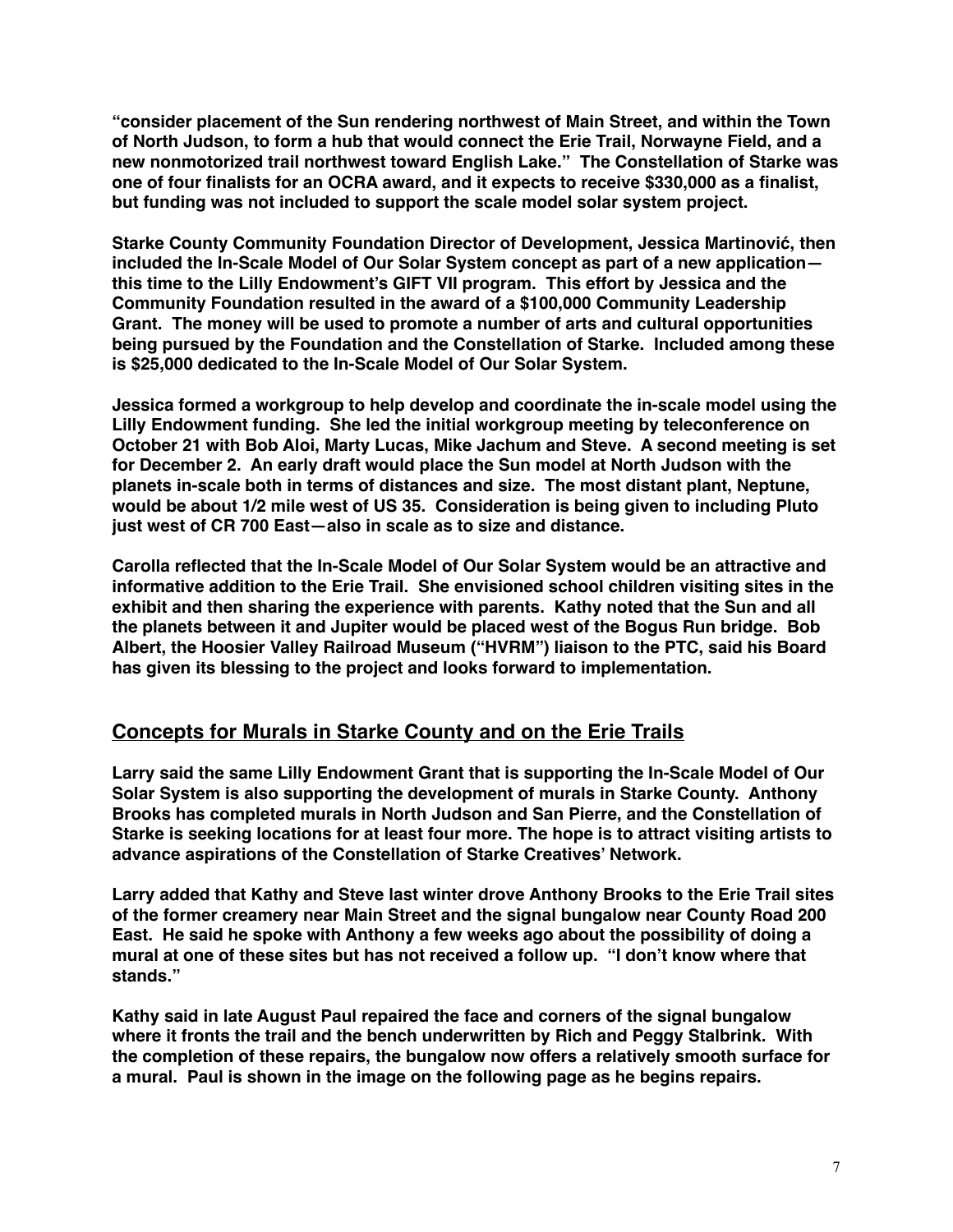

Image by Linda Byer

**Bob said the HVRM is supportive of a mural at either the creamery or signal bungalow, but he believes the latter would likely be easier to develop. Russ suggested an approach would be to encourage local high school students to develop a concept by offering a modest cash prize for the one chosen. Referenced as a potential contact was Heartland Artist Gallery in Plymouth. Larry said that the Constellation of Starke Creatives' Network would coordinate the effort, and Jacque Ryan was "kind of in charge". Kathy responded that Jacque told her she "hoped to attend tonight's meeting" but was unable. Jacque said she would call Kathy for an update on PTC actions. Larry suggested Kathy also talk to Jacque about the murals project, and Kathy responded that she would.**

## **Informal Review of HVRM Activities**

**Bob offered highlights of recent HVRM activities. "A lot of things have been happening." Indiana state officials in late September announced the recipients of the Arts, Cultural and Destination Marketing Organization Grant. Because of the COVID-19 pandemic, HVRM had been unable to run trains for months, but received \$12,900 to help pay for things like utilities and insurance, as well as taking the extra precautions needed now that trains are running again. Trains were seriously vandalized with broken windows, but a Facebook funding initiative "went viral" and provided \$7,000 for repairs. Bob believes this amount may be sufficient. Starke County Tourism sponsored a Bloomers Run from North Judson on October 17, with some of the proceeds targeted for the HVRM. Bob was the engineer on C&O Steam Engine 2789 for a rare trip from the train yard to the park at the intersection of the Erie Trail and Indiana Highway 10.**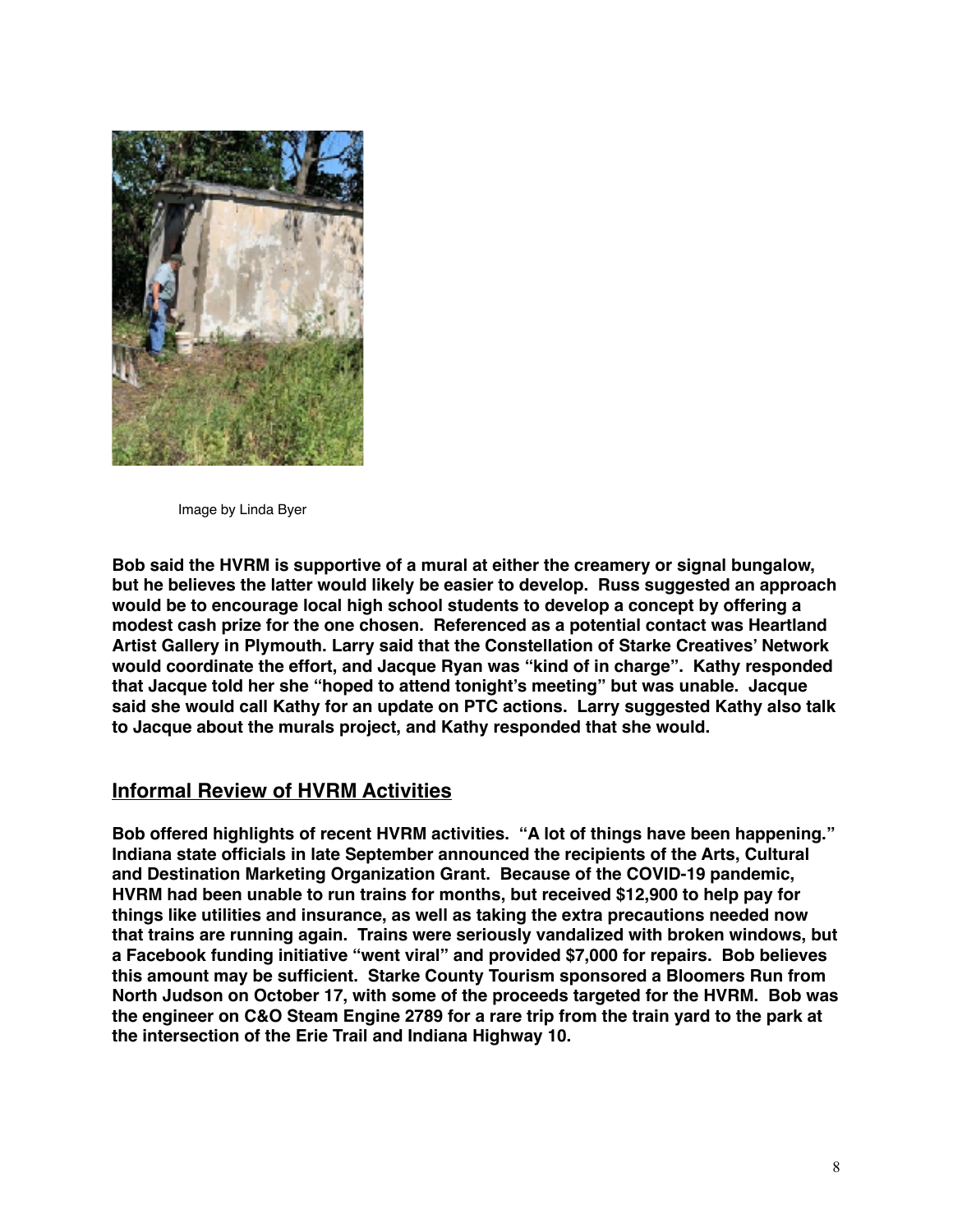

Image by Kathy Lucas

**Bob said that with most or all at full capacity, "This weekend we'll run four trains."**

### **Report of October 15 Board of Directors Meeting**

**Carolla said the Board considered but deferred action on preparation of a revised PTC mission statement. She will prepare another draft for further discussion.**

**She said the Board reviewed the October 9, 2020 Q3 update she sent to Lisa Herber of DNR's Division of Outdoor Recreation for the Southeast Erie Trail Extension. Carolla then provided a current timeline, details, and an allocation breakdown for payments made on the project. She informed Lisa that Jonathon Geels had shared the draft Environmental Assessment, but she would have Steve and Kathy review it before providing to DNR. This review has since been completed.**

**In response to a request for comment by Jonathon regarding design specs, the Board determined:**

 **(1) The gates should unlocked, and readily openable for access by emergency vehicles, with a closed width of approximately 42" to 44".** 

 **(2) Horizontal pickets should be used for the bridge.**

 **(3) Reasonable access to the trail should be provided for riders on horseback.**

**The Board urged the Troyer Group seek timely approval of all DNR permits associated with the crossing of Bartee Ditch, including a Flood Control Act permit. Jonathon believes an "approval letter" might be obtained in lieu of a formal permit. Carolla was**